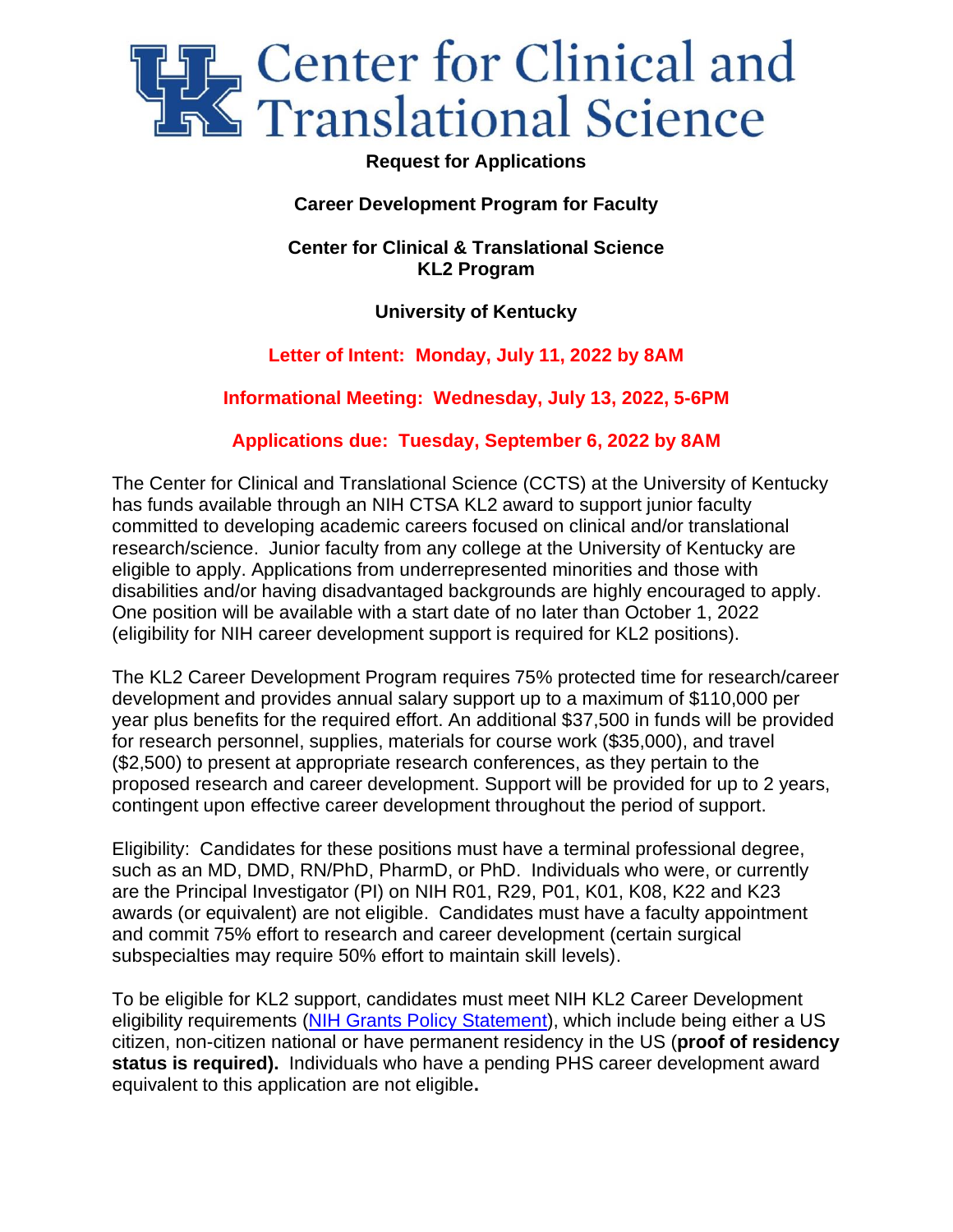# **Application Process:**

Complete the [electronic application form.](https://redcap.uky.edu/redcap/surveys/?s=4FALPDMDPN7TPJEN) All documents listed below must be uploaded into the application form as a single PDF file. The research, career development and mentoring plan should be completed using Arial font, size 11. **Completed applications must be submitted electronically no later than 8:00 AM on Tuesday, September 6, 2022.**

The application is modeled on an NIH K23 (patient oriented research: [\(https://grants.nih.gov/grants/guide/pa-files/PA-20-205.html](https://grants.nih.gov/grants/guide/pa-files/PA-20-205.html) or [https://grants.nih.gov/grants/guide/pa-files/PA-20-206.html\)](https://grants.nih.gov/grants/guide/pa-files/PA-20-206.html) or K08 (translational research: [https://grants.nih.gov/grants/guide/pa-files/PA-20-203.html\)](https://grants.nih.gov/grants/guide/pa-files/PA-20-203.html) or <https://grants.nih.gov/grants/guide/pa-files/PA-20-204.html> application, and should include the following sections, with associated page length restrictions:

1) Title page

2) NIH biosketch of the applicant.

3) NIH biosketches of the mentors.

4) Response to prior review:Applicants who are submitting a revised application are permitted 1 page to respond to reviewers' comments on the previous application. Reviewers will be aware that the application is a revision.

5) Candidate's Background: A description of the candidate's background, including professional training and previous research training and experience. Describe how prior training relates to the candidate's objectives and long-term career plans.

6) Candidates' Career Goals and Objectives: A clear concise description of the candidate's short- and long-term career goals and objectives. A description of how this award fits into the candidates past and future research career development. Describe the specific areas where you need additional training to achieve these goals. Include a statement that the candidate will commit 75% effort to Career Development and Research supported by this award.

7) Career Development Plan: The career development plan should be consistent with the candidate's career goals and prior research experience. A description of research skills and knowledge the candidate will acquire as a result of this award and how this training enhances the proposed research plan and candidate's career goals. If didactic course work and workshops are included in the career development plan, please describe them. Applicants are encouraged to include courses in clinical and translational science offered at the University of Kentucky (see Center for Clinical and Translational Science website: [https://www.ccts.uky.edu/education-training/clinical-and](https://www.ccts.uky.edu/education-training/clinical-and-translational-science-degree-programs)[translational-science-degree-programs\)](https://www.ccts.uky.edu/education-training/clinical-and-translational-science-degree-programs). **Please include a Research and Training Timeline.**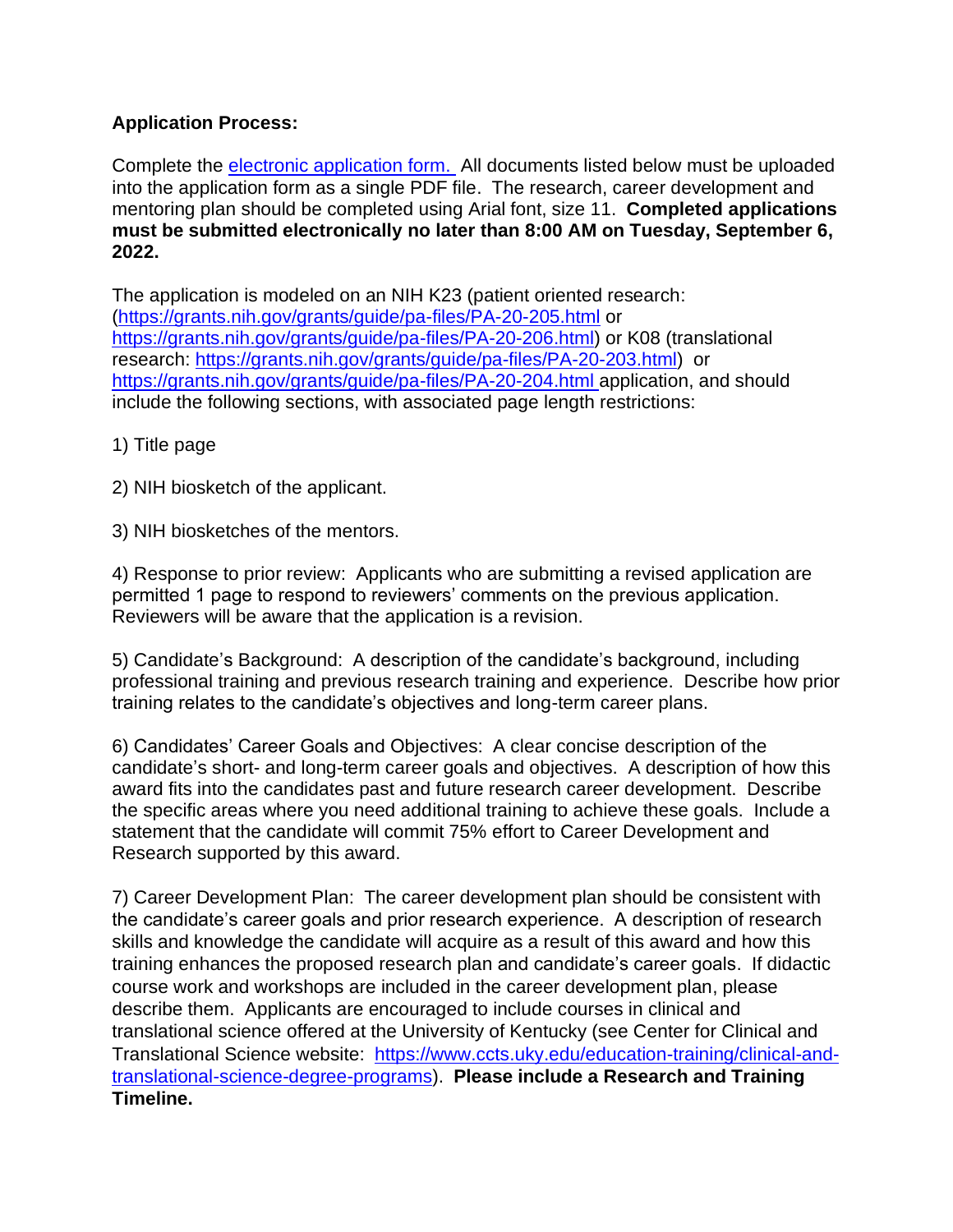## NOTE: Sections 5 – 7 should not exceed 6 pages

8) Mentoring Plan: No more than 6 pages should be used to describe a detailed mentoring plan including a description of how each mentor will contribute to the career development of the candidate. The mentoring plan should also include a description of how each member of the mentoring team will monitor the progress of the candidate. A letter of support from each member of the mentoring team committing to the career development of the candidate should be included in this section and should address the previous mentoring training and experience of the mentor.

9) Research Plan: No more than 7 pages should be used to describe the clinical and/or translational research/science project. The project should be consistent with the applicant's level of research development as well as the objectives of the applicant's career development plan. The research plan should include:

- specific aims of the research project (1 page)
- significance of the research
- innovative aspects of the research
- description of contribution of the project in improving the translational process (examples of translation science below):
	- o how this project will result in the development of treatments for similar diseases
	- o development of a model that improves predication of a person's reaction to a treatment
	- $\circ$  improvement of a processes such as the design and conduct of clinical trials so the results more accurately reflect the patient population
- preliminary data (if any not required)
- experimental approach
- anticipated outcomes
- possible limitations of the approach and potential alternatives if the research does not proceed according to plan
- future directions of the project

10) Budget: A detailed budget and justification for research personnel, equipment, supplies and patient care costs needed to complete the proposed research and funds to support materials required for course work. The KL2 grant provides \$35,000 per year for this purpose and \$2,500 for travel. If costs exceed \$37,500 per year, please identify an alternative source(s) of funding that will be available to support the proposed research.

11) Letter from your Department Chair/Division Chief submitted on department letterhead with signature guaranteeing 75% protected research and career development time.

**Letter of Intent:** A non-binding letter of intent for the KL2 Career Development Program is due no later than **8AM on Monday, July 11, 2022**. The information in the LOI allows us to plan for the review process. The LOI should include: